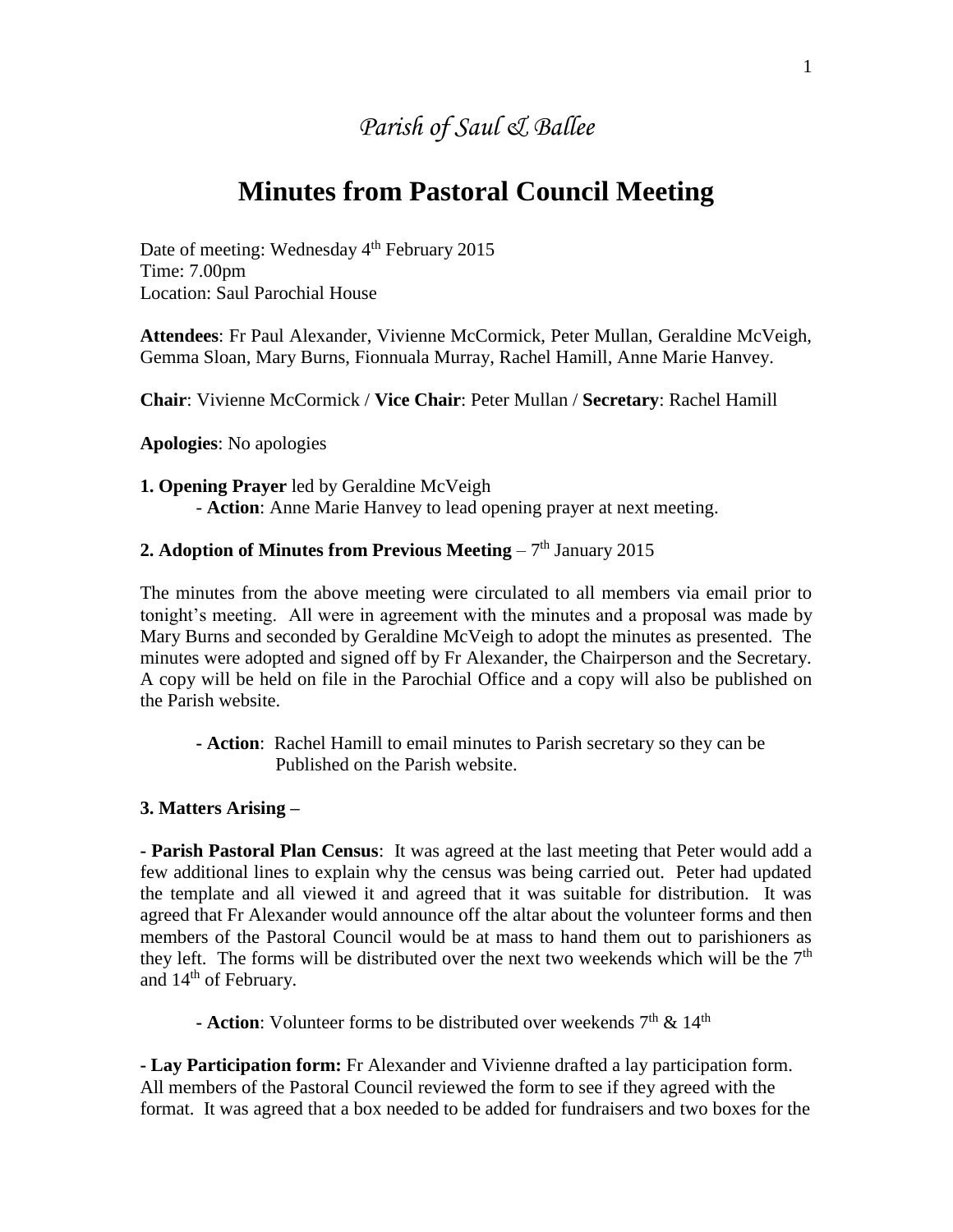Mountain committee. Agreed to run off 100 copies and distribute them the following two weeks after the current volunteer forms are distributed so this will be the weekend of the  $21<sup>st</sup>$  and  $28<sup>th</sup>$  of February.

• **Action**: Lay participation forms to be distributed over weekends  $21<sup>st</sup>$  and  $28th$ .

**- Donation boxes:** To make them more obvious in the Chapels a Parish volunteer has designed posters to be put up beside the candle and flower donation boxes. Vivienne is going to purchase frames to put the posters in for all three chapels.

**- Action**: Vivienne to purchase picture frames for posters and place in the three Churches.

**- Parish Newsletter**: Vivienne is still waiting on a few articles for the newsletter so this will be put on the agenda for the next meeting.

**- Action**: Rachel to put this on the agenda for our next meeting.

**-Saul Mountain Committee**: Peter and Fr Alexander met with a group of parishioners who expressed an interest in setting up a Mountain committee. Lots of ideas were discussed and there seems to be a good appetite from the group to get things going. The group is meeting again next Monday, 9<sup>th</sup> February, each member had a job to do in terms of researching ideas etc for the Mountain so they will discuss these ideas further next week and Peter will update the Pastoral Council on how they are developing at the next Pastoral Council meeting. Fr Alexander expressed his thanks to Peter and all the people who have helped with the mountain in the past and who are willing to get involved with the mountain now.

**- Action**: Peter to update the Pastoral Council at our next meeting

**- Handrail at Saul**: Fr Alexander is working on getting this installed.

**- Action**: Fr Alexander to update the council when it is going to be installed.

**- Notice boards:** Fr Alexander has these but he is still waiting on them being put up in Saul.

**- Action**: Fr Alexander to update the council when he has a date for them to be put up.

**- Sacristans:** A parishioner has volunteered to be Sacristan in Ballycruttle Chapel but we still need one for Saul Chapel. Fr Alexander informed the Parish Council that he will have to take off for a few months' in the near future on medical grounds so it is important that we have people in place who can help out the visiting Priests who will have to cover for him. Fr Alexander has contacted the Bishop and he has arranged cover for him while he is away which will be as follows; Fr Oliver Treanor will cover weekend masses in the Parish and a Priest from Downpatrick Parish will cover the Mass on a Friday night, funerals and Fr Meaney's Anniversary Mass.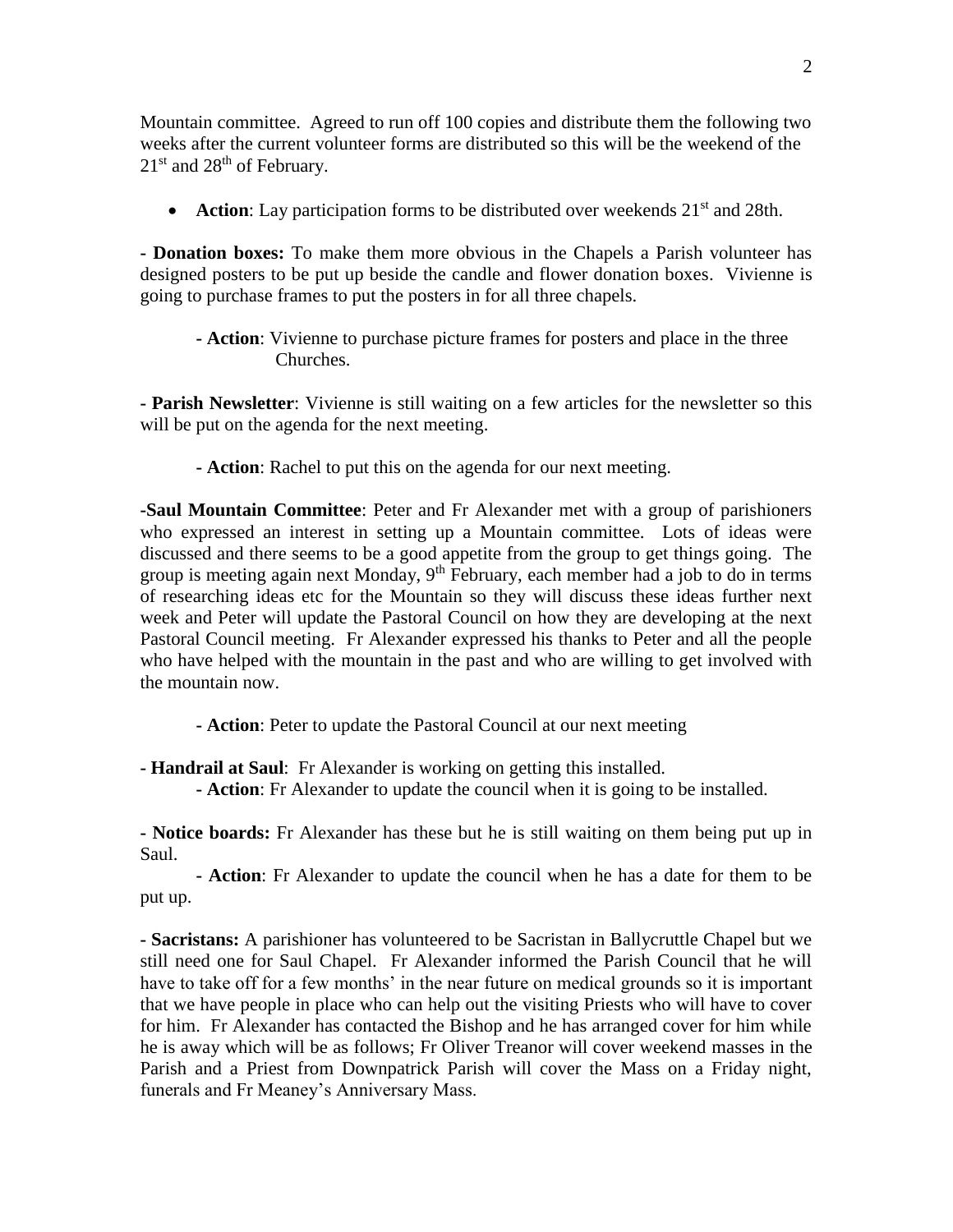**4. Commissioning Service**: Going ahead this Friday, 6<sup>th</sup> February, with Fr Alan McGuckian SJ stepping in to cover for the Bishop, as he cannot attend. Vivienne handed out the booklets for our Commissioning Service; all were in agreement that the booklets were very good. The Oakley Fayre is providing finger food for 30 people after the service and it was agreed that members of the Pastoral Council could supply tray bakes if they wish.

**5. Fr Meaney's Anniversary Mass**: Fr Alexander is going to be away for this mass which is to be held on the  $19<sup>th</sup>$  March. The council had previous discussions about where the Mass should be held but now that it will be a visiting priest from Downpatrick covering the Mass Fr Alexander said that it will have to be held in Saul, Saul is also the biggest to cope with the large crowd which is expected. The Mass will be held at 7.30pm to allow parishioners who work time to get home from work and attend; a notice will be put into the bulletin to inform parishioners of the date, time and location. It was agreed that the members of the Parish Pastoral Council will put on tea and sandwiches after the Mass as it is Fr Meaney's first anniversary. Fr Alexander is to approach the headmaster of Saul Primary School to see if we can have the use of the school hall after the mass.

- **Action**: Fr Alexander to arrange for a notice to go into the Bulletin
- **Action**: Fr Alexander to ask permission from the school headmaster.

**6. Easter Ceremonies**: The following are the proposed Mass times for the Easter celebrations within the Parish. In light of Fr Alexander having to take some time off these times will have to be discussed and agreed with Fr Treanor who will be covering for him while he is off. The proposed times are as follows;

- Holy Thursday 7.30pm Mass of The Lord's Supper
- Good Friday 3pm The Passion of Our Lord
- Saul Saturday night 9pm Easter Vigil
- Easter Sunday Saul: 9.30am Ballycruttle: 11am

**7. Creating Pastoral Communities:** Vivienne produced a summary document focusing on the information relating to Down & Connor and posted a copy to every council member to review. There is a meeting being held on the 23<sup>rd</sup> February for two members from the council to attend along with Fr Alexander in the St Michael's Centre in Downpatrick. As chair and vice chair Vivienne and Peter agreed that they would attend the meeting on behalf of our Pastoral Council.

- **Action**: Vivienne and Peter to give an overview of the meeting to the Pastoral Council the next time we meet.

### **8. AOB –**

**- Second year Pastoral Plan:** The Parish Council need to draw up a plan for the year ahead so it was agreed that we would all go away and think about ideas and come back